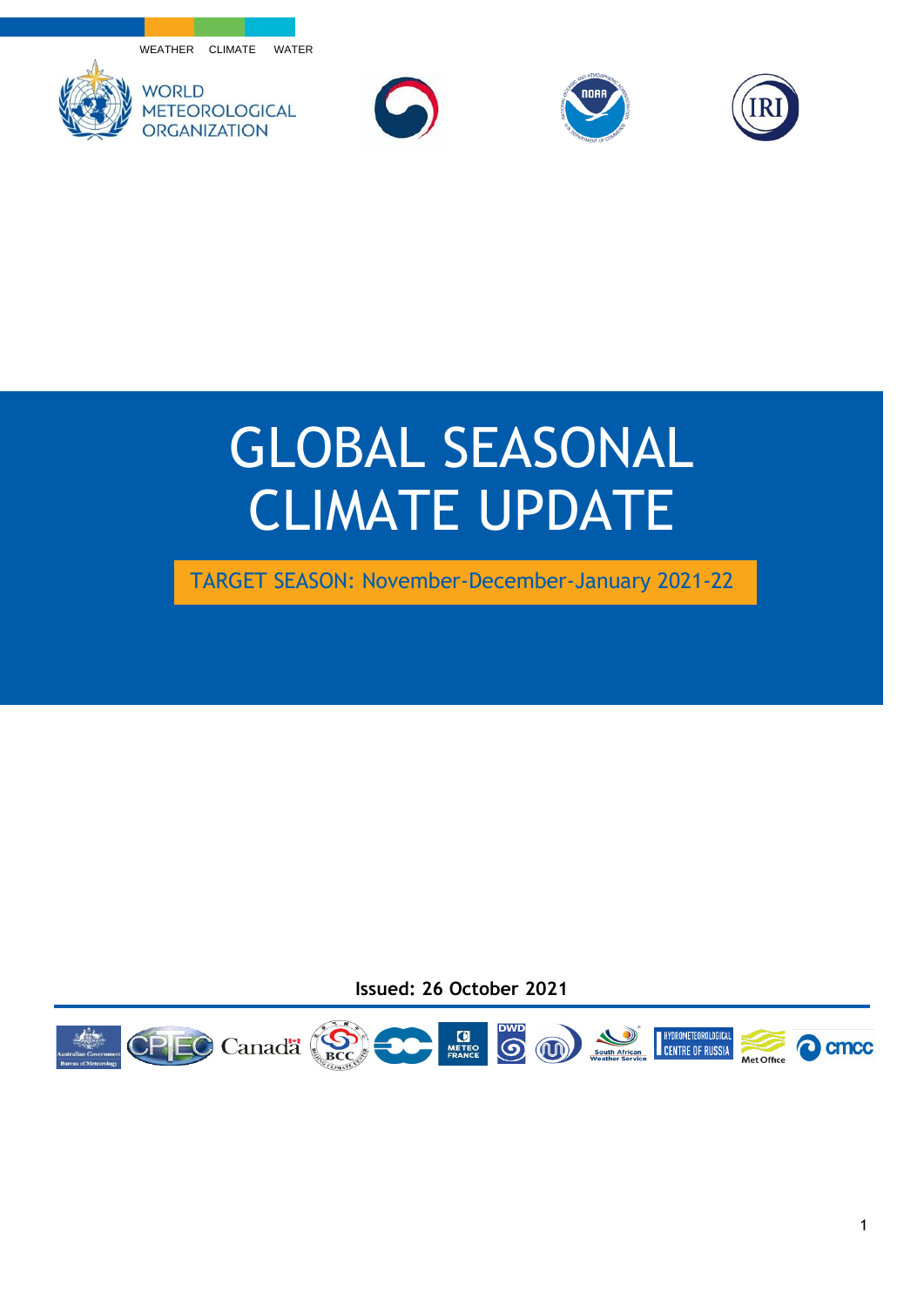## Summary

Observed sea surface temperatures (SSTs) in the central tropical Pacific continued in a neutral ENSO condition during July-September 2021. The Indian Ocean Dipole (IOD) also remained in a near-neutral condition and is predicted to continue being neutral. The near-normal sea-surface temperature anomalies in the Niño 3.4 and Niño 3 regions are predicted to evolve towards weak La Niña conditions in the November-January 2021-22 season. Farther west in the Niño 4 region, the sea surface temperature anomaly is also predicted to be below-normal. The November-January 2021-22 prediction, therefore, indicates an emergence of weak La Niña conditions in the central tropical Pacific.

Apart from the tropical eastern Pacific Ocean (where prediction for SSTs is for slightly below-average), sea-surface temperatures over most of the equatorial western Pacific, Indian, and Atlantic Oceans are expected to be near or above-average for November-January 2021-22. Sea surface temperatures between about 30° and 60°N in the Pacific and Atlantic Oceans are also expected to be above-average. The widespread warmer global sea-surface temperature anomalies are likely to contribute to the above-normal forecast of air temperatures for November-January 2021-22.

Air temperature anomalies over land in November-January 2021-22 are expected to be strongest in the Northern Hemisphere. Positive temperature anomalies are expected over almost the whole northern hemisphere and model consistency is high. The largest positive land air temperature anomalies are predicted over the Arctic, North Asia, and north-eastern North America. There is also high consistency in the predictions of anomalously warm temperature anomalies over the Caribbean and Central America. In near-equatorial latitudes, positive temperature anomalies are predicted with high consistency over the Indonesian Archipelago and western Africa extending into central, eastern, and northern Africa. In the Southern Hemisphere, most of the land areas are predicted to have positive air temperature anomalies with strongest signals over New Zealand and below 30°S in South America. Exceptions are Australia where predicted signal in not well defined and over northwest regions of South America where probability for near-normal temperature is enhanced. Below-normal temperatures are predicted over some areas over the oceans, including in the vicinity of the equatorial Pacific, to the southern tip of Africa and south of western Australia and south of extreme northwest North America.

Predicted rainfall anomaly over the oceans is consistent with expected weak La Niña conditions - there are increased chances of unusually dry conditions in parts of the South Pacific and anomalously wet conditions to the western and south-western Pacific. Along the equator across most of the central Pacific Ocean, probabilities are highest for near-normal rainfall. Above-normal rainfall is expected over the Indonesian Archipelago, northeast South America, Australia, and northern regions of North America. Over the Caribbean, there is a moderate to strong indication of below-normal rainfall. A band of above-normal rainfall along the equator is predicted in the Atlantic Ocean and is flanked by a band of below-normal rainfall farther north. Increased chances of below-normal precipitation are also indicated over southern regions of South America, over much of the eastern Mediterranean and extending into the Arabian Peninsula and central Asia, over the southern regions of North America, and between 20°S-10°N in Africa.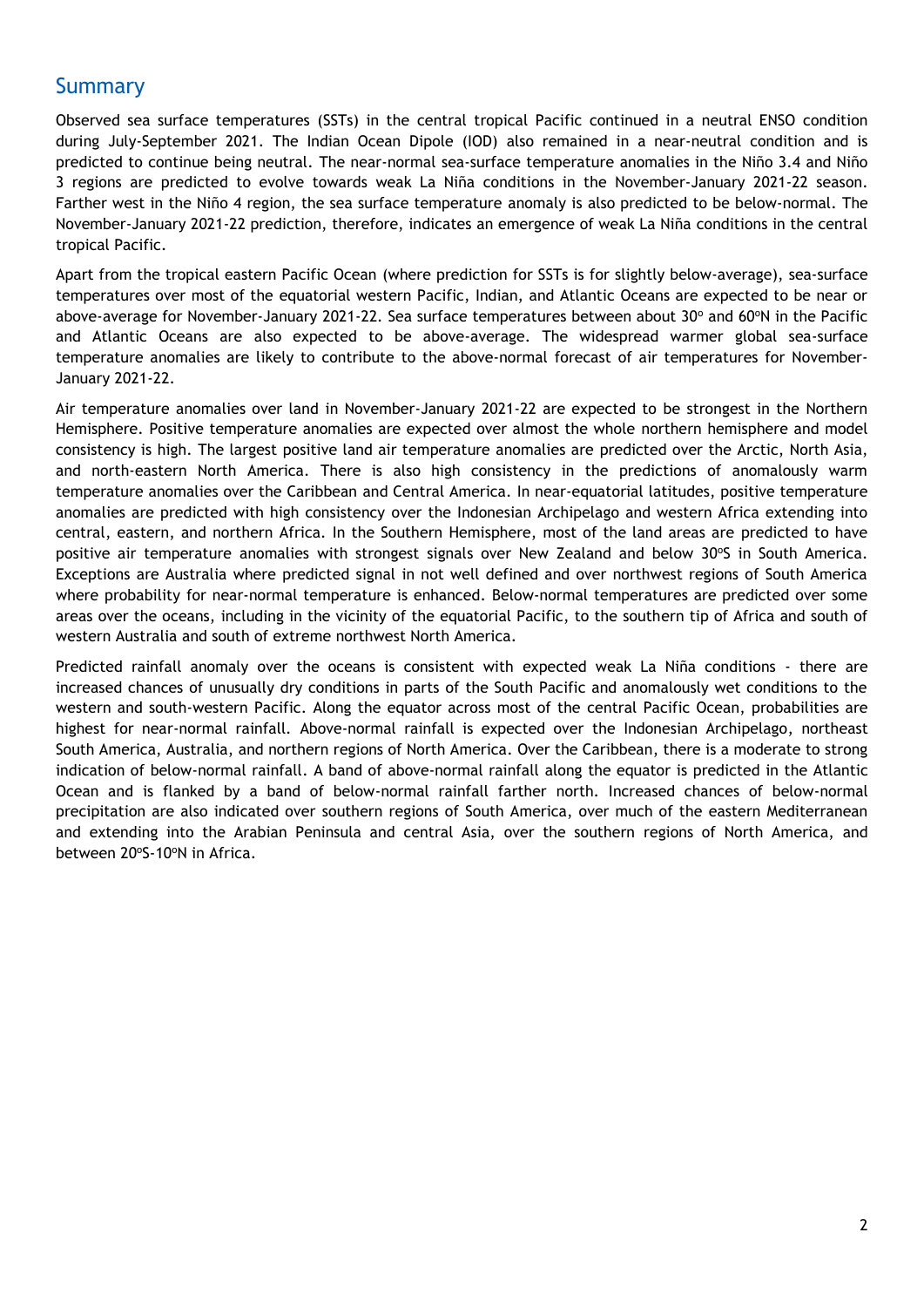

Figure 1. Probabilistic forecasts of surface air temperature and precipitation for the season November-January 2021-22. The tercile category with the highest forecast probability is indicated by shaded areas. The most likely category for below-normal, above-normal and near-normal is depicted in blue, red and grey shadings respectively for temperature, and orange, green and grey shadings respectively for precipitation. White areas indicate equal chances for all categories in both cases. The baseline period is 1993–2009.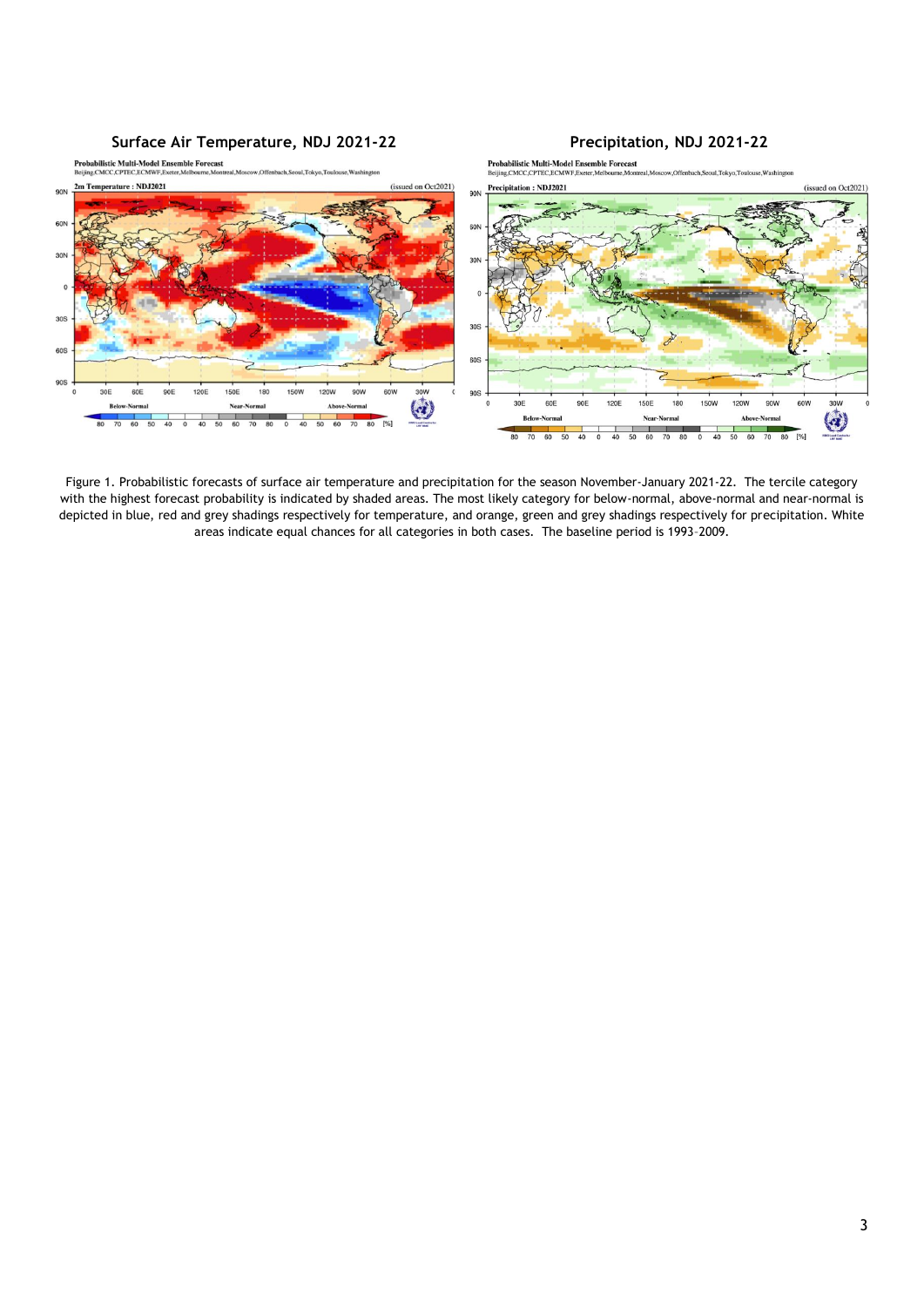

Obs Surface Temperature Anomaly (C) JAS2021<br>(with respect to the 1981-2010 base period)

Figure 2. Observed July-August-September 2021 near-surface temperature anomalies relative to 1981–2010. (*Source:* U.S. [Climate Prediction](https://www.cpc.ncep.noaa.gov/)  [Center\)](https://www.cpc.ncep.noaa.gov/).